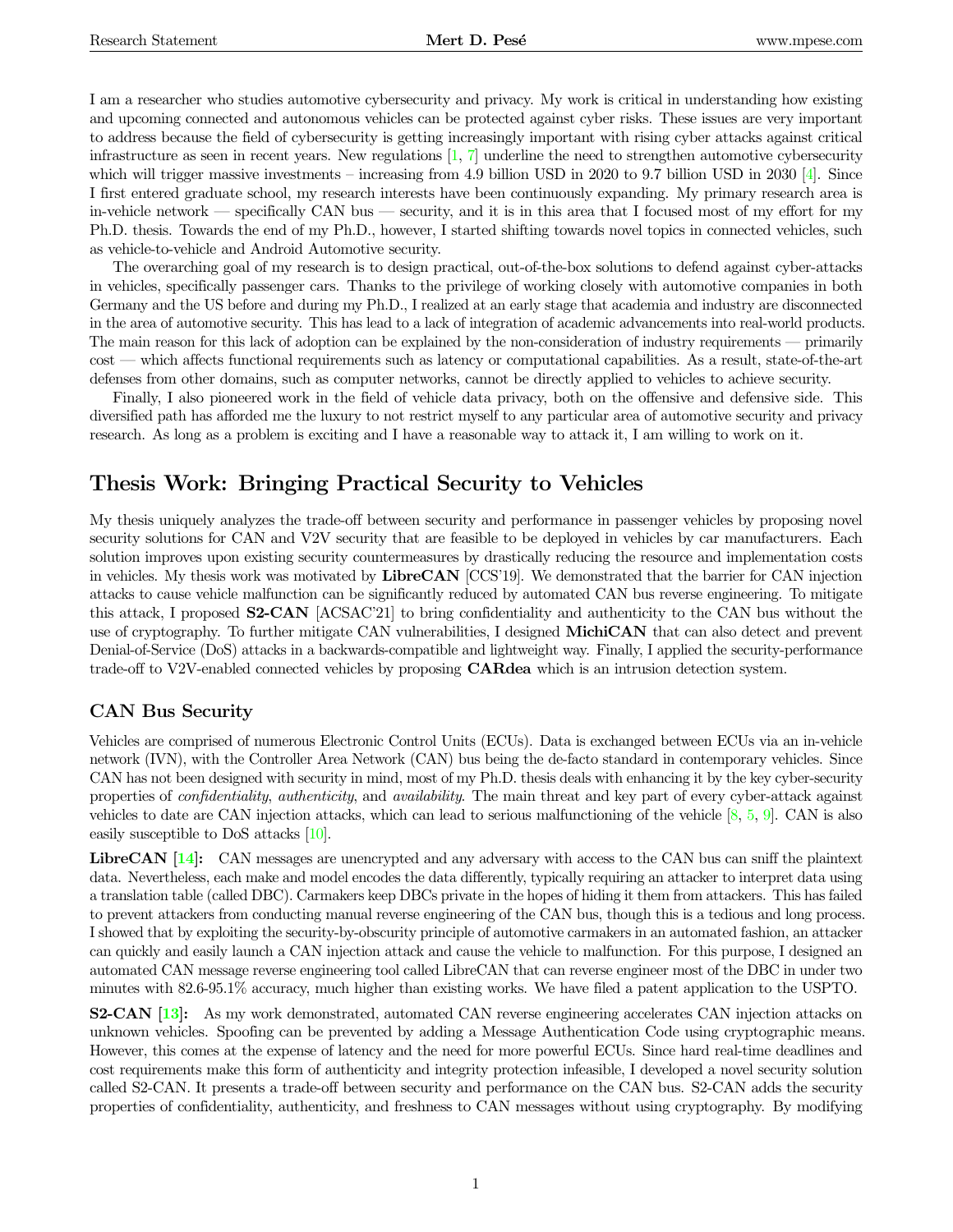LibreCAN to attack S2-CAN, I show that a secure CAN is possible with minimal overhead on ECU resources and latency. We have filed a provisional patent application to the USPTO.

MichiCAN [in progress]: CAN is also susceptible to DoS attacks which have traditionally been a focus of CAN-based intrusion detection systems (IDSes), both in academia and industry [\[10,](#page-3-3) [16\]](#page-3-6). Licensing costs or the need for a dedicated ECU have held carmakers back from adopting it in their vehicles. Hence, DoS attacks need to be detected with existing ECUs as fast as possible. Some recent work proposed solutions to bus-off the attacking ECU according to CAN protocol specifications with the drawback of introducing a long detection latency or severely increasing the bus load [\[6\]](#page-3-7). To mitigate these drawbacks, I proposed a new backwards-compatible approach called MichiCAN to defend against DoS and spoofing attacks by using on-chip CAN controllers which are already widely used in existing ECUs. On-chip CAN controllers allow the ECU to bypass the CAN controller, enabling fast detection of attacks on a bit level.

### Connected Vehicle Security

Cars are becoming increasingly connected to support an increasing number of convenience and safety functions. The future of intelligent transportation systems (ITS) will be spearheaded by V2X (vehicle-to-everything) communication which can complement and enhance Advanced Driver-Assistance Systems (ADAS) and autonomous vehicles (AVs).

CARdea [in progress]: Vehicle-to-vehicle (V2V) communication as a complementary source to in-vehicle cameras, radars, and lidars can help connected vehicles improve traffic management, provide driver assistance and prevent possible crashes [\[3\]](#page-2-3). On the other hand, compromised vehicles can broadcast malicious information to trick vehicles into collisions or cause traffic congestion. Existing solutions to sanitize incoming V2V data either focus on certain attacks (e.g., GPS spoofing) or rely on computationally-heavy algorithms that are impractical on the restricted resources of existing ECUs. To address this, I designed and implemented a novel intrusion detection system for V2V which detects anomalous broadcasts from malicious or faulty vehicles. My system called CARdea uses a two-phase approach with a statistics-based, light-weight Phase 1 deployed on the vehicle and a machine learning-based, resource-heavy Phase 2 that can be executed on the vehicle, edge, or cloud. The first phase detects anomalous BSMs from vehicles with up to 98% sensitivity in only 0.04ms, whereas the second phase handles certain cases that the first phase cannot detect. The experimental evaluation consists of 132 hours of simulated BSM data in realistic traffic scenarios and multiple attack types. I showed that using a two-stage approach, practicability does not need to be compromised at the expense of detection performance. We have filed a patent application to the USPTO.

# Vehicle Data Privacy

Besides my thesis work, I have also pioneered work on automotive privacy during the course of my Ph.D. Vehicle data privacy is a novel field that is receiving more attention due to the rise of telematics as part of increasingly connected vehicles and recent regulations (General Data Protection Regulation in the EU). Large amounts of data are being generated in vehicles which can then be shared with carmakers and third-parties. This is mainly driven by monetization opportunities for carmakers. Sensitive driver/user data must be protected by the carmaker since it could be exploited by malicious third-parties. To show this, I published an attack paper called SPy [PETS'20] and am currently working on a holistic defense framework for the connected vehicle ecosystem called PRICAR.

 $SPy$  [\[12\]](#page-3-8): To show the privacy threat of vehicular data, I conducted a survey to assess the likelihood of users to share certain sensor data with carmakers and third-parties. Then, I showed how to compromise drivers' location privacy by inferring a vehicle's location from seemingly benign steering wheel angle (SWA) traces. By collecting and processing real-life SWA traces, I demonstrated that users' exact traveled routes can be inferred with up to 71% accuracy, which is higher than the state-of-the-art and makes no assumptions about the starting point of their trip.

PRICAR [in progress]: To defend against privacy attacks, I developed a reference architecture called PRICAR for privacy-preserving vehicular data collection and sharing with third-party entities. It enforces the three privacy goals of data minimization, anonymization, and sanitization. Instead of sending sensor data to the third-party directly, I show how to anonymize and sanitize user data using a neutral server (e.g., Amazon AWS, Google Cloud) first. For data sanitization, I adapted two techniques, namely Change-Point Detection (CPD) and Entropy-Based Detection (EBD). The evaluation with real vehicular sensor data and third-party apps shows that both techniques can detect inferred data (e.g., the location from SWA) which will be denied from being shared with the malicious third-party. We have been granted a patent by the USPTO [\[15\]](#page-3-9). I have written the accepted Ford-UM Alliance grant for this project together with my Ph.D. advisor.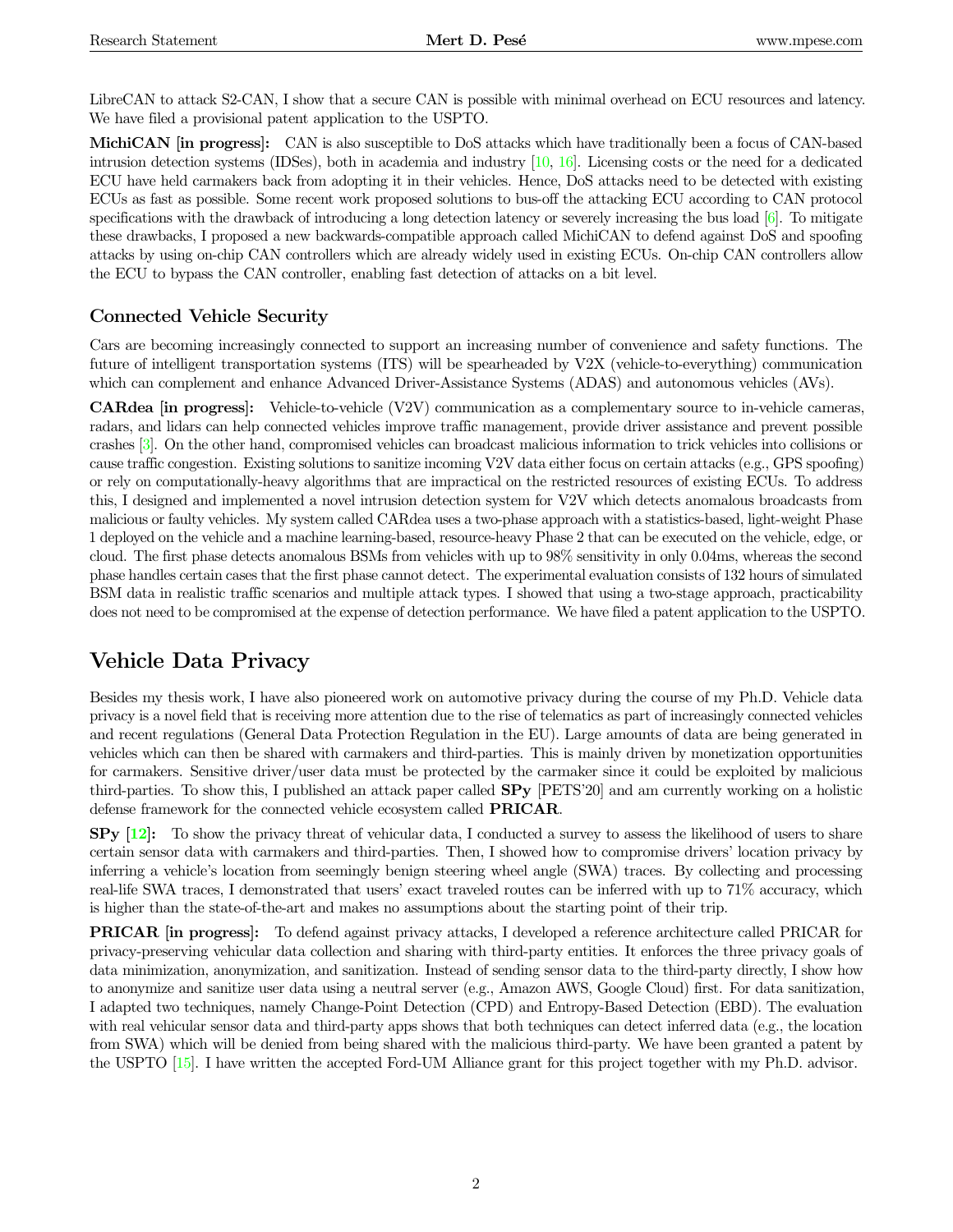## Future Research Agenda

Threats to vehicles and its ecosystem will continue to present unique challenges in the future, mainly due to novel technologies in this area still being in their infancy. In my future endeavor, I plan to shift my focus from the well-researched area of CAN security to connected and autonomous vehicles, with some work being already undertaken during my Ph.D. I would like to leverage my industry connections and collaborations to the fullest extent in my future research endeavor. I am already no stranger to writing industry grant proposals, having successfully co-authored one accepted proposal with my Ph.D. advisor.

### Connected Vehicle Ecosystem

New wireless interfaces are emerging in contemporary vehicle ecosystems. One example are novel infotainment operating systems, such as Android Automotive (a car-specific version of the popular mobile operating system Android) [\[2\]](#page-2-4). It can collect sensor data directly from the vehicle and share it with the carmaker and interested third-parties. I conducted the first high-level security analysis of Android Automotive in 2020 [\[11\]](#page-3-10). Due to the integration of Android Automotive with the IVN, it must have a secure system architecture to prevent any potential attacks that might compromise the security and privacy of vehicles and drivers. In particular, malicious third-party apps could remotely compromise a vehicle's functionalities to impact vehicle safety and the driver's privacy. During my stint at CISPA in 2021, my collaborators and I started analyzing privacy trackers included by Google Automotive Services on production builds. Since both Google and carmakers are interested in monetizing user data from vehicles, we want to determine what data is shared for what purpose. We have started conducting a privacy analysis on vehicle models that have already introduced Android Automotive.

Besides continuing this work, I would like to research the possibility of malicious third-party apps writing to the IVN. This vulnerable interface will open the doors to a new generation of increasingly scalable cyber-attacks against vehicles, eliminating the need to be physically near a target vehicle. Unfortunately, the Android Automotive source code is constantly changing and IVN integration into the automotive stack has not been completed yet. Furthermore, Google only allows limited categories of third-party apps (e.g., media, charging). Once Google opens up more APIs for third-party apps that can access various vehicle data, I plan to conduct an in-depth analysis of Play Store apps that violate drivers' privacy by collecting sensitive user data. Another example of novel interfaces for the connected vehicle ecosystem are widely available mobile companion apps (e.g., BMW Connected) to remotely start or even steer the vehicle, further increasing the interconnection of carmakers' infrastructure with their cars. Vulnerabilities in this ecosystem can seriously impact safety. So far, research has been very sparse in this field. I propose to study carmakers' connected infrastructure to understand the novel threat model. This will help me to analyze existing commercial solutions and design countermeasures to protect against attacks in the future.

#### Adversarial Attacks on Autonomous Vehicles

In recent years, many deep learning models have been adopted in autonomous perception systems. Security vulnerabilities are an ever-present concern to drivers' safety and manufacturers' liability. Recently, it has been shown that the underlying perception systems exhibit severe vulnerabilities when exposed to adversarial conditions. Among others, attacks can be classified by the vehicular sensor they target (i.e., cameras, lidars) to the type of adversarial knowledge (i.e., white-box vs black-box). While some attacks have been demonstrated in research settings, the extent to which deployed autonomous vehicles (AVs) are susceptible to physical world attacks is still not fully understood. To address this challenge, I plan to investigate the vulnerability of deployed AV perception systems under novel physical world attacks and propose defenses for these trending and pressing security issues.

### References

- <span id="page-2-0"></span>[1] Un regulations on cybersecurity and software updates to pave the way for mass roll out of connected vehicles. [https://unece.org/sustainable-development/press/](https://unece.org/sustainable-development/press/un-regulations-cybersecurity-and-software-updates-pave-way-mass-roll) [un-regulations-cybersecurity-and-software-updates-pave-way-mass-roll](https://unece.org/sustainable-development/press/un-regulations-cybersecurity-and-software-updates-pave-way-mass-roll), Jun 2020.
- <span id="page-2-4"></span>[2] Android automotive. [https://en.wikipedia.org/wiki/Android\\_Automotive#Vehicles\\_with\\_Android\\_](https://en.wikipedia.org/wiki/Android_Automotive#Vehicles_with_Android_Automotive) [Automotive](https://en.wikipedia.org/wiki/Android_Automotive#Vehicles_with_Android_Automotive), Oct 2021.
- <span id="page-2-3"></span>[3] Automated vehicles for safety. <https://www.nhtsa.gov/technology-innovation/automated-vehicles-safety>, Nov 2021.
- <span id="page-2-1"></span>[4] Cybersecurity in automotive: Mastering the challenge. [https://www.mckinsey.com/industries/](https://www.mckinsey.com/industries/automotive-and-assembly/our-insights/cybersecurity-in-automotive-mastering-the-challenge) [automotive-and-assembly/our-insights/cybersecurity-in-automotive-mastering-the-challenge](https://www.mckinsey.com/industries/automotive-and-assembly/our-insights/cybersecurity-in-automotive-mastering-the-challenge), Jan 2021.
- <span id="page-2-2"></span>[5] Stephen Checkoway, Damon McCoy, Brian Kantor, Danny Anderson, Hovav Shacham, Stefan Savage, Karl Koscher, Alexei Czeskis, Franziska Roesner, Tadayoshi Kohno, et al. Comprehensive experimental analyses of automotive attack surfaces. In USENIX Security Symposium, volume 4, page 2021. San Francisco, 2011.